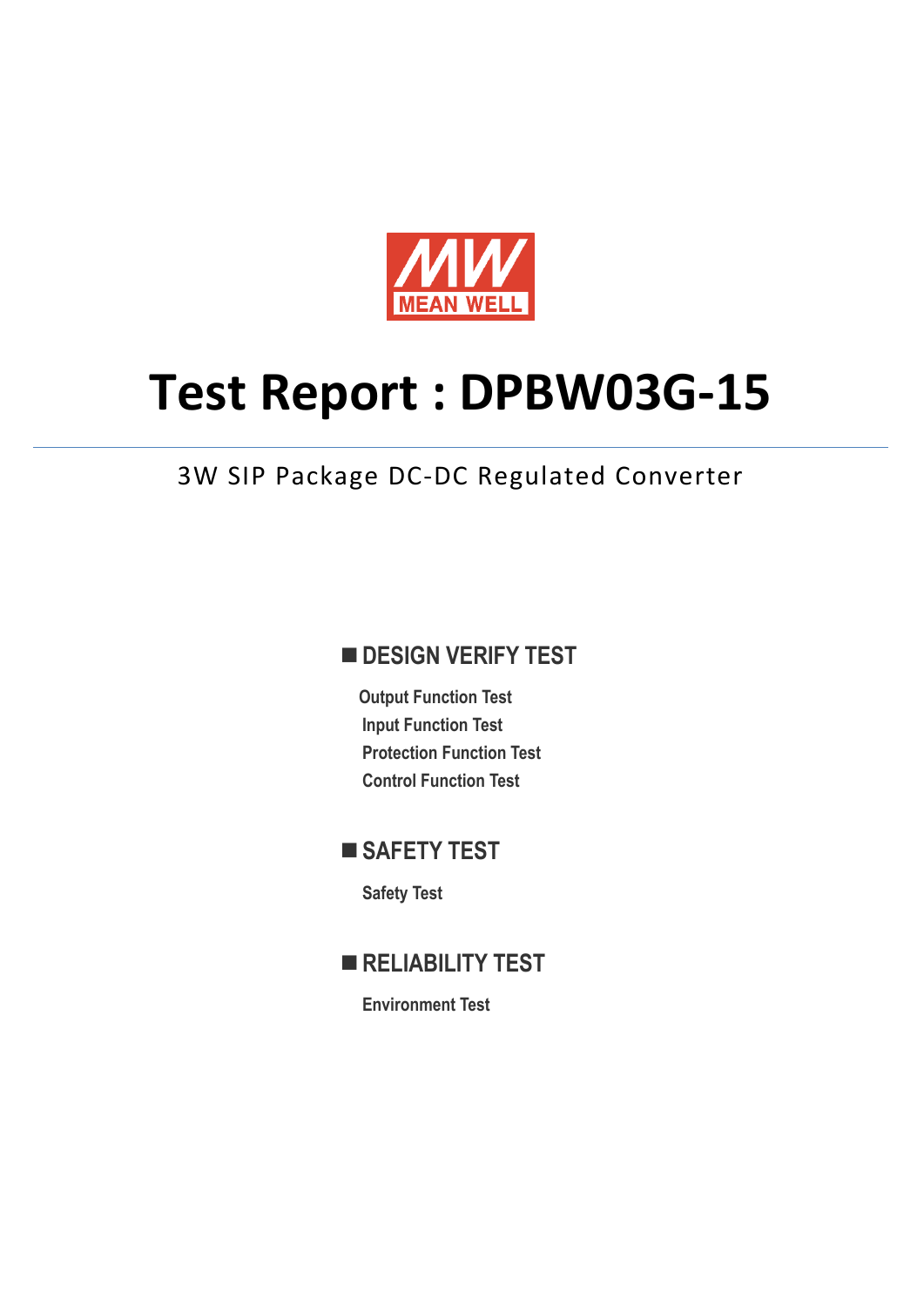

## **DESIGN VERIFY TEST**

## **OUTPUT FUNCTION TEST**

| <b>NO</b>      | <b>TEST ITEM</b>          | <b>SPECICATION</b>      | <b>TEST CONDITION</b>                                     | <b>RESULT</b>                                                                      | <b>VERDICT</b> |
|----------------|---------------------------|-------------------------|-----------------------------------------------------------|------------------------------------------------------------------------------------|----------------|
| 1              | <b>VOLTAGE ACCURACY</b>   | $-1.5\% - +1.5\%$ (Max) | I/P:48VDC<br>O/P:FULL LOAD<br>Ta: $25^{\circ}$ C          | V <sub>1</sub><br>$-0.49%$<br>V <sub>2</sub><br>$-0.59%$                           | P              |
| $\overline{2}$ | <b>RIPPLE &amp; NOISE</b> | 50 mVp-p (Max)          | I/P:48VDC<br>O/P:FULL LOAD<br>Ta: $25^{\circ}$ C          | $17.5$ mV<br>V <sub>1</sub><br>$13.1 \text{ mV}$<br>V <sub>2</sub>                 | P              |
| 3              | LINE REGULATION           | $-0.5\% - +0.5\%$ (Max) | I/P:18VDC~75VDC<br>O/P:FULL LOAD<br>Ta:25 $°C$            | V <sub>1</sub><br>$+0.001\% - +0.013\%$<br>V <sub>2</sub><br>$+0.001\% - +0.027\%$ | P              |
| 4              | <b>LOAD REGULATION</b>    | $-1\% - 1\%$ (Max)      | I/P:48VDC<br>O/P:10% LOAD~FULL LOAD<br>Ta: $25^{\circ}$ C | V <sub>1</sub><br>$-0.03\% - +0.03\%$<br>V <sub>2</sub><br>$-0.013\% - +0.013\%$   | P              |

#### **INPUT FUNCTION TEST**

| <b>NO</b> | <b>TEST ITEM</b>  | <b>SPECICATION</b>                               | <b>TEST CONDITION</b>                                 | <b>RESULT</b>                    | <b>VERDICT</b> |
|-----------|-------------------|--------------------------------------------------|-------------------------------------------------------|----------------------------------|----------------|
|           | <b>EFFICIENCY</b> | 83 % (Тур)                                       | I/P:48VDC<br>O/P:FULL LOAD<br>Ta: $25^{\circ}$ C      | 83.2%                            | Þ              |
|           | <b>DC CURRENT</b> | 75 mA / FULL LOAD (Max)<br>13 mA / NO LOAD (Max) | I/P:48VDC<br>O/P:NO / FULL LOAD<br>Ta: $25^{\circ}$ C | 74 mA/FULL LOAD<br>13 mA/NO LOAD | P              |

#### **PROTECTION FUNCTION TEST**

| <b>NO</b> | <b>TEST ITEM</b>     | <b>SPECICATION</b> | <b>TEST CONDITION</b>                            | <b>RESULT</b>          | <b>VERDICT</b> |
|-----------|----------------------|--------------------|--------------------------------------------------|------------------------|----------------|
|           | OVER LOAD PROTECTION | <b>YES</b>         | I/P:48VDC<br>O/P:TESTING<br>Ta: $25^{\circ}$ C   | 184 %                  | D              |
|           | SHORT PROTECTION     | <b>CONTINUOUS</b>  | I/P:75VDC<br>O/P:FULL LOAD<br>Ta: $25^{\circ}$ C | NO DAMAGE<br><b>OK</b> | D              |

## **CONTROL FUNCTION TEST**

| <b>NO</b> | <b>TEST ITEM</b> | <b>SPECICATION</b>                      | <b>TEST CONDITION</b>                           | <b>RESULT</b> | <b>VERDICT</b> |
|-----------|------------------|-----------------------------------------|-------------------------------------------------|---------------|----------------|
|           | REMOTE CONTROL   | Power on:<br>$R.C = open$<br>Power off: | I/P:48VDC<br>O/P:10% LOAD<br>Ta: $25^{\circ}$ C | PASS          |                |
|           |                  | $R.C$ <1.2Vdc or short                  |                                                 |               |                |